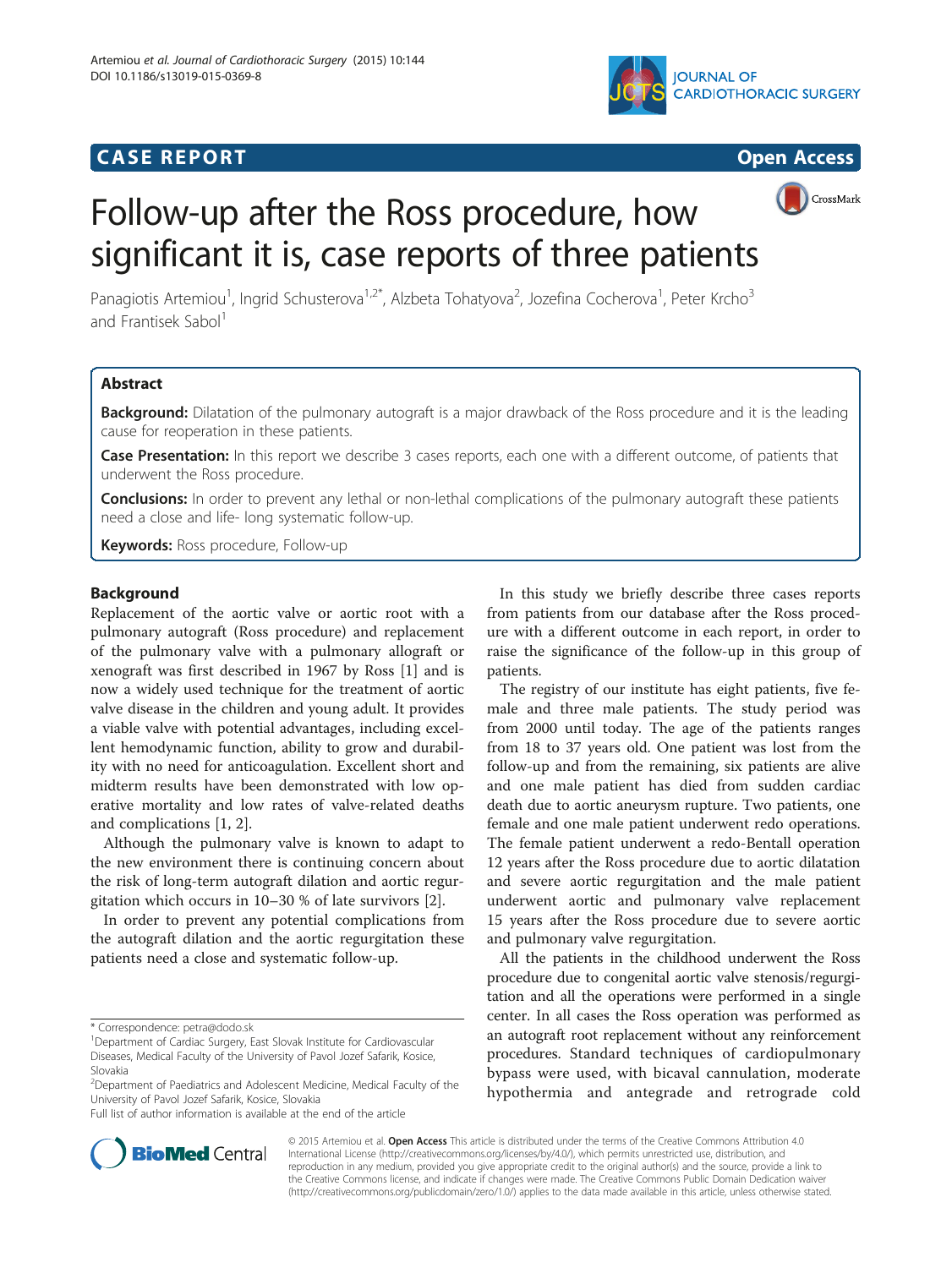potassium cardioplegia. All patients had intraoperative trans-esophageal echocardiography.

During the follow-up the patients had a physical examination approximately every 6 months and echocardiography once a year. The examinations were done by the local cardiologists with no experience with such patients, and sometimes not by the same cardiologist. The echocardiographic examinations were done according the guidelines of the American Society of Echocardiography [[3](#page-3-0)]. Cardiac CT (computer tomography) examination was done in the cases that the patient was referred to a redo surgery and due to limitations of the transthoracic echocardiography in one patient. The role of the preoperative CT was to determine the aortic diameter and to show the relationship between the sternum and the right ventricle.

During the follow-up all the patients had a progressive dilation of the aorta with the diameter in the latest follow-up to range from 34 mm to 56 mm with also a progressive aortic regurgitation. Because of this, two patients were referred to a redo surgery and one patient had a sudden cardiac death. Moreover one patient developed severe pulmonary valve regurgitation, four patients developed mild to moderate pulmonary valve stenosis and one patient developed severe pulmonary stenosis. All the surviving patients are on NYHA class I–II.

Concerning the medical treatment, all these were young patients with no hypertensive disease and they could not tolerate any beta blocker treatment. Only in cases of hyperdynamic circulation with sinus tachycardia they were administered.

Below we describe three representative cases of these patients.

# Case presentation

### Case report 1

A 24 year old female patient in 2002 at the age of 12 underwent a Ross procedure due to severe congenital aortic valve stenosis. During the follow-up, in the last year the aortic root dilated from 30 mm to 34 mm. Other findings were mild aortic regurgitation and mild pulmonary valve stenosis (mean gradient 15 mmHg) with no progression. The patient is still under surveillance and clinically is on NYHA class II.

#### Case report 2

A 29 year old female patient in 2002 at the age of 17 underwent a Ross procedure due to a congenital severe aortic valve stenosis combined with regurgitation. During the follow-up the aortic root and the ascending aorta gradually dilated to 52 mm and 50 mm respectively with also mild to moderate aortic regurgitation (Fig. 1).

In 2014 she underwent a redo-Bentall operation with the replacement of the dilated aorta and aortic valve with a mechanical conduit ATS 22 mm/26 mm (Medtronic Inc MN USA). After the operation the patient is stable and is doing well.

#### Case report 3

A male patient in the year 2000 at the age of 10 underwent a Ross procedure due to severe aortic valve regurgitation combined with stenosis. During the operation also annuloplasty of the aortic ring was done because of the difference between the native aortic ring and the pulmonary autograft diameters. In 2007 he underwent balloon dilation of the pulmonary valve due to severe

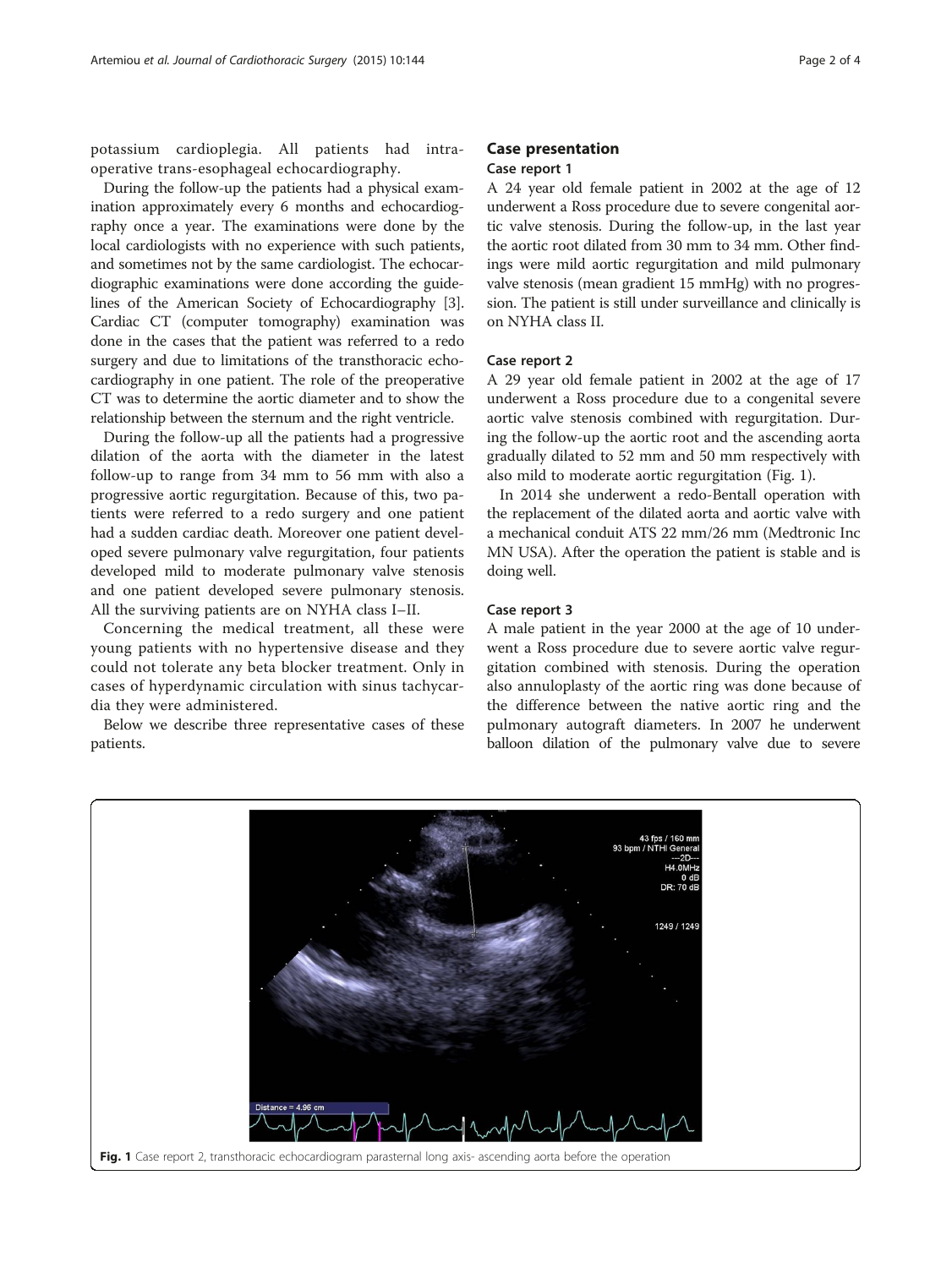stenosis with a decrease of the peak gradient from 80 mmHg to 30 mmHg. During the follow-up aortic root and ascending aorta gradually dilated to 50 mm and 56 mm respectively. Aortic regurgitation was mild. Moreover the pulmonary stenosis after the balloon dilatation also deteriorated with a mean gradient of 57 mmHg. The patient suffered from pulmonary hypertension (PAP 52 mmHg) and moderately dilated right ventricle. In 2010 the patient was referred to surgery for replacement of the aortic root, the ascending aorta and the pulmonary valve. Unfortunately, the patient died from aortic rupture before surgery during the preoperative evaluation. The event took place in the hospital and the patient was rushed to the operating room where the cause of death was found.

#### **Discussion**

Pulmonary autograft dilatation is common after the Ross procedure in late survivors. The dilation progresses over time and is often accompanied by dilatation of the native aorta [\[2\]](#page-3-0). Dilatation of the neosinuses of Valsalva occurs in 10–30 % of late survivors, especially when a freestanding autograft root replacement is used [\[2](#page-3-0)]. A recent report by Ruzmetov M et al. [[1](#page-3-0)] showed that dilatation of the pulmonary autograft was the most common indication for autograft reoperation with a median interval of 8 years after the original operation. Moreover autograft dilatation was also the leading cause of reoperation in a series of Juthier F et al. [[2\]](#page-3-0). The interval between the initial procedure and the reoperation was 7.2+/− 5 years.

It is obvious that the patients after the Ross procedure need a close life-long systematic follow-up, in order to prevent any complication from the pulmonary autograft dilation. The follow-up of these patients should be done in a specialized center by the same medical personnel each time, experienced with this group of patients. For example the serial echocardiographic or computer tomography measurements of the neoaorta dimensions should be done by the same cardiologist or radiologist respectively in order to minimize any errors such as the inter-reader variability between the measurements.

In contrast, the patients from our registry had the follow-up examinations done at the local hospital and in some cases by different medical personnel. In our opinion, this may lead to delayed diagnosis of any changes of the neoaorta dimensions and delayed reference to prophylactic surgery. To support this, the third case report described a patient who died from aortic rupture while waiting for operation.

All the patients after the Ross procedure should be evident in a central database. In case of the patients non-compliance with the scheduled follow-up visit, the patient should be traced and invited to undergo the examination.

The preferred imaging modality used for the follow-up in our center was the transesophageal echo, and the follow-up was done approximately on a yearly basis. Cardiac CT was done in the cases that the patients were referred to a redo surgery.

The 2010 AHA/ACC guidelines for the diagnosis and management of patients with thoracic aortic disease [\[4](#page-3-0)] suggested that the follow-up interval after aortic root and ascending aorta procedures should be a baseline transthoracic echocardiographic examination before discharge and then on yearly basis.

The 2014 ESC guidelines for the diagnosis and treatment of aortic diseases [\[5\]](#page-3-0) suggested that for patients undergoing surgical thoracic aortic repair the first followup should be performed 1 month after the treatment and surveillance should be repeated after 6 months, 12 months, and then yearly. Computer tomography (CT) is the modality of choice, but magnetic resonance imaging (MRI) or transthoracic/transesophageal echocardiography (TTE/ TOE) may be used as alternative modalities.

Finally Evangelista A [\[6](#page-3-0)] suggested after surgery imaging control by TTE/TOE should be performed before discharge and a TTE annually from then on. In cases with an ascending aorta diameter > 45 mm MRI or CT should be performed every 2–3 years.

In our group of patients we could not isolate any factors which may justify the diverse outcome in the different patients. It is a small registry and we can not have definite conclusions. Moreover all the operations were performed with the same surgical technique, all the patients had the same demographic characteristics and the treatment of a beta-blocker in some patients with a hyperdynamic circulation did not have any influence on the aneurysm growth rate. Recently in a review, the role of the beta-blocker in the prevention of aortic aneurysms was questioned [\[7](#page-3-0)].

Finally, surgical stabilization and reinforcement techniques were reported to preserve autograft function and resulted in significantly lower reoperation rates [[8\]](#page-3-0).

#### Conclusion

In conclusion, dilatation of the pulmonary autograft is a major drawback of the Ross procedure and it is the leading cause for reoperation. In order to prevent any lethal or non-lethal complications of the pulmonary autograft these patients need a close and life-long systematic follow-up.

#### Consent

The consents of the three patients was obtained for presentation of these reports.

#### Competing interests

The authors declare that they have no competing interests.